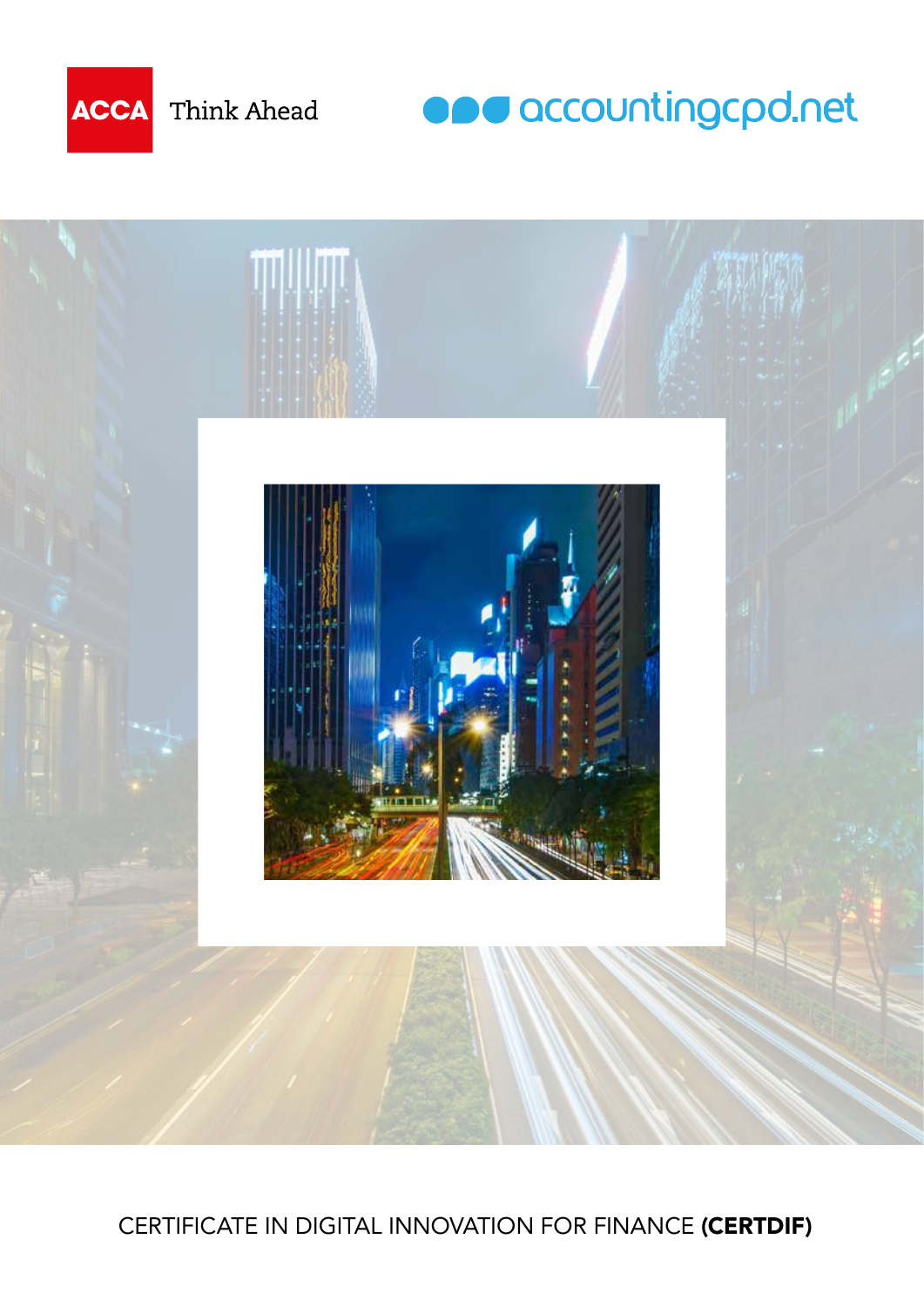## About ACCA

#### ACCA is the Association of Chartered Certified Accountants and we're the world's most forward-thinking accountancy body.

We have more than 219,000 fully qualified members and 527,000 students worldwide. They're among the best and most highly soughtafter accountants, and they work in every sector you can imagine.

We believe that accountancy is vital for economies to grow and prosper – which is why we work all over the world to build the profession and make society fairer and more transparent.

We have global partnerships, including businesses large and small, governments, educational establishments and opinion formers. This network gives us unrivalled insight into where the accountancy profession is today, and what the future holds.





students worldwide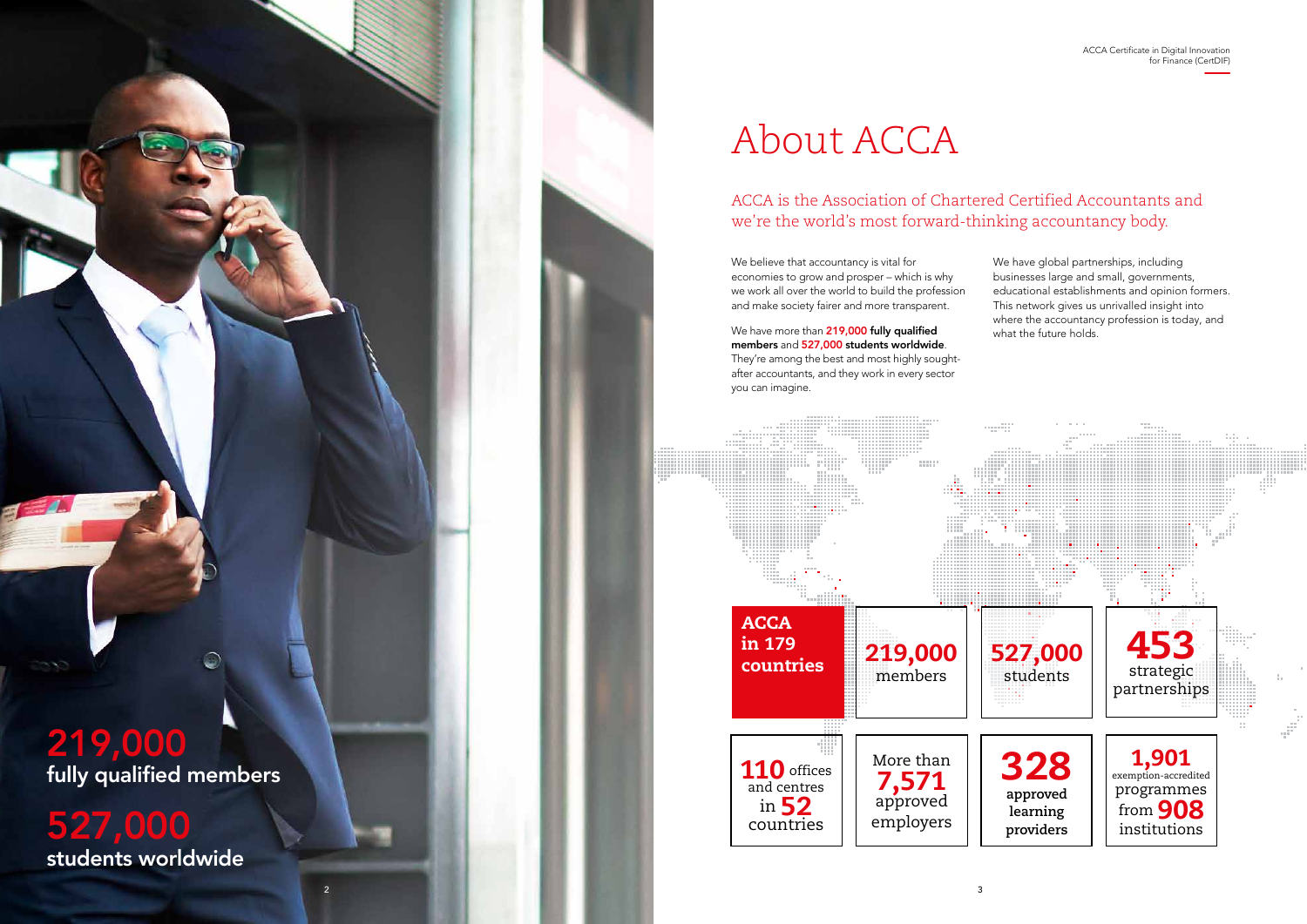4

ACCA Certificate in Digital Innovation

More than ever, business leaders and financial professionals need to be sure that the decisions they make are rooted in a deep understanding of the latest issues and trends.

Our vast global network allows us to carry out groundbreaking research on the biggest topics facing organisations; including the future of work, the future of talent and how the profession is changing.

We regularly talk to employers and our members across the world to understand what they want and need – so that we can make sure our offering remains relevant and up to date.

# Technology is transforming the global economy

Our research launched in March 2020 "The digital accountant – digital skills in a transformed world" identified key drivers of change in industry that are shaping the role that finance professionals play in your organisation.

92% of employers say that ACCA people have the skills needed to drive their businesses forward.

Key to these changes are digital technologies which are reshaping the way the world does business - and the skills and competencies required. From advanced data analytics and AI, through to blockchain, IT systems and cybersecurity – technology is critical to the ongoing success of organisations across the planet.

The ACCA Competency Framework sets out how ACCA qualified professionals can deliver across every aspect and specialism of the profession and lays out the required underpinning skills, behavior and knowledge.

- Our Data, Digital and Technology competency identifies opportunities and strategic options, using digital and data technology, to add value. By using appropriate technologies and tools to support business objectives and plans to improve, innovate and gain advantage; it ensures professional scepticism and ethics are applied when sourcing and using data and digital technologies.
- New ACCA members will be competent in Data, Digital and Technology, equipped to hit the ground running with the skills your organisation needs for both now and in the future.

### We live in a fast-changing **world**

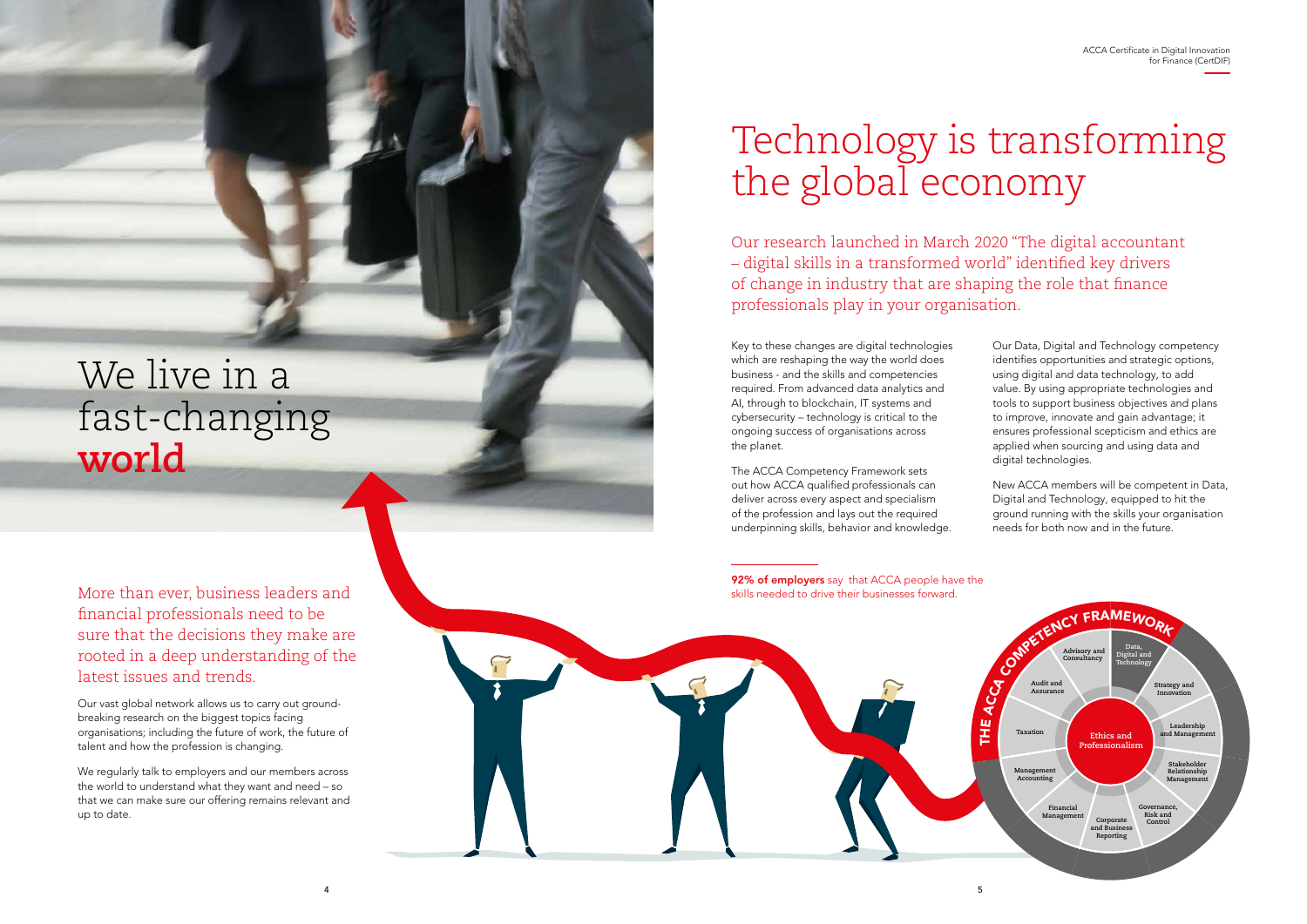

The ACCA Certificate in Digital Innovation for Finance is aimed at accountancy, finance, business and advisory professionals who wish to develop their knowledge, skills and awareness of innovations in digital technology and its impact on the finance profession.

Advances in digital technology are reshaping the world of accountancy and finance. These changes present opportunities for finance professionals to prepare to embrace digital innovation and apply their analytical skills in new ways.

Organisations need to understand and embrace these opportunities to digitalise and remain relevant to customers. Finance professionals who broaden their knowledge across a range of technologies are better able to understand how it can add more value to their organisations.

- understand how digital technology is disrupting the finance profession
- increase awareness of advances in technologies
- understand what they mean for finance roles and how to make informed decisions about adopting and using new technologies
- develop a digital mindset to take a considered view of the emerging technologies
- stay up-to-date in this ever-changing and fast-moving area.

This certificate provides an opportunity to develop these broader technology skills, with the curriculum aligning closely to key insights from our report - The digital accountant - focusing on emerging technologies, future disruptors and digital transformation.

#### Learning outcomes

### The ACCA Certificate in **Digital Innovation for Finance**

Advances in digital technology are reshaping the world of accountancy and finance.

**ODU** accountingcpd.net

Accountingcpd helps accountants grow by providing high quality CPD and qualifications, that genuinely make a difference to their careers.

Accountingcpd offers over 1000 ACCA approved hours of learning, designed to keep accountants up to date and help them develop skills for the future. With over 20 years' experience, accountants can rely on accountingcpd's award winning approach to CPD.

Developed in partnership with accountingcpd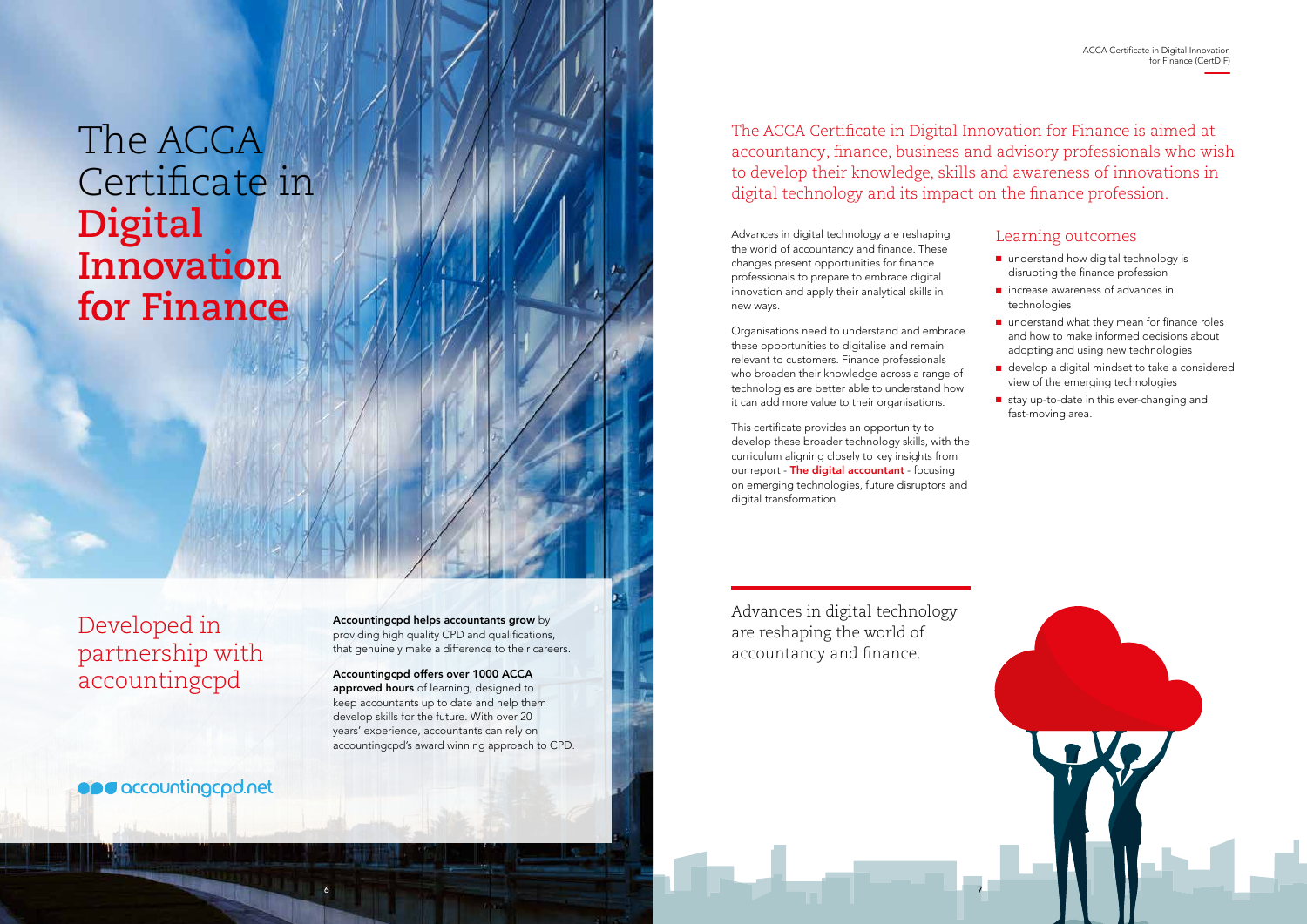for Finance (CertDIF)

### Course structure

The certificate is divided into 20 units each lasting around one hour. The certificate structure includes learning materials, sharing experiences and reflection through notes:

#### Learning



Learners get access to a range of learning materials including the course modules, articles, videos, and quizzes.

### Sharing

Learners are prompted to share their experiences with each other, creating a community of practice within the certificate.



- 11. Blockchain technology
- 12. Bitcoin and cryptocurrency
- 13. Deep learning
- 14. Embedded and self-serve analytics

#### My notes

- 1. Digital finance: introduction and overview
- 2. Big data
- 3. Data analysis
- 4. Data science
- 5. Analytic tools

- 15. Digital transformation: the role of finance
- 16. Developing a DX Strategy
- 17. Managing digital change
- 18. Digitising internal processes
- 19. Digitising products and services

Learners are asked to write a reflection on what have they learnt, what they will do differently and what, if anything, they would want to think about further.

- 6. Machine learning
- 7. Robotic process automation
- 8. Artificial Intelligence and intelligence augmentation
- 9. Data preparation, transformation and infrastructure
- 10. Data visualisation

As they work their way through the 20 units, these reflections build into a set of personal notes that compile into a PDF for them to take away.



Prerequisite: No prior knowledge required

8 assumption to the contract of the contract of the contract of the contract of the contract of the contract o

#### **Section C:** Future disruptors

#### **Section A:** Here and now

#### **Section D:** Digital transformation

 $\Lambda$ 

#### **Section B:** Emerging technologies

ACCA CERTIFICATE IN DIGITAL IN

### Course units

#### **Key details**

CPD units/hours: 20 units/hours

Access period: 12 months

20. Digital Finance: where do you fit in?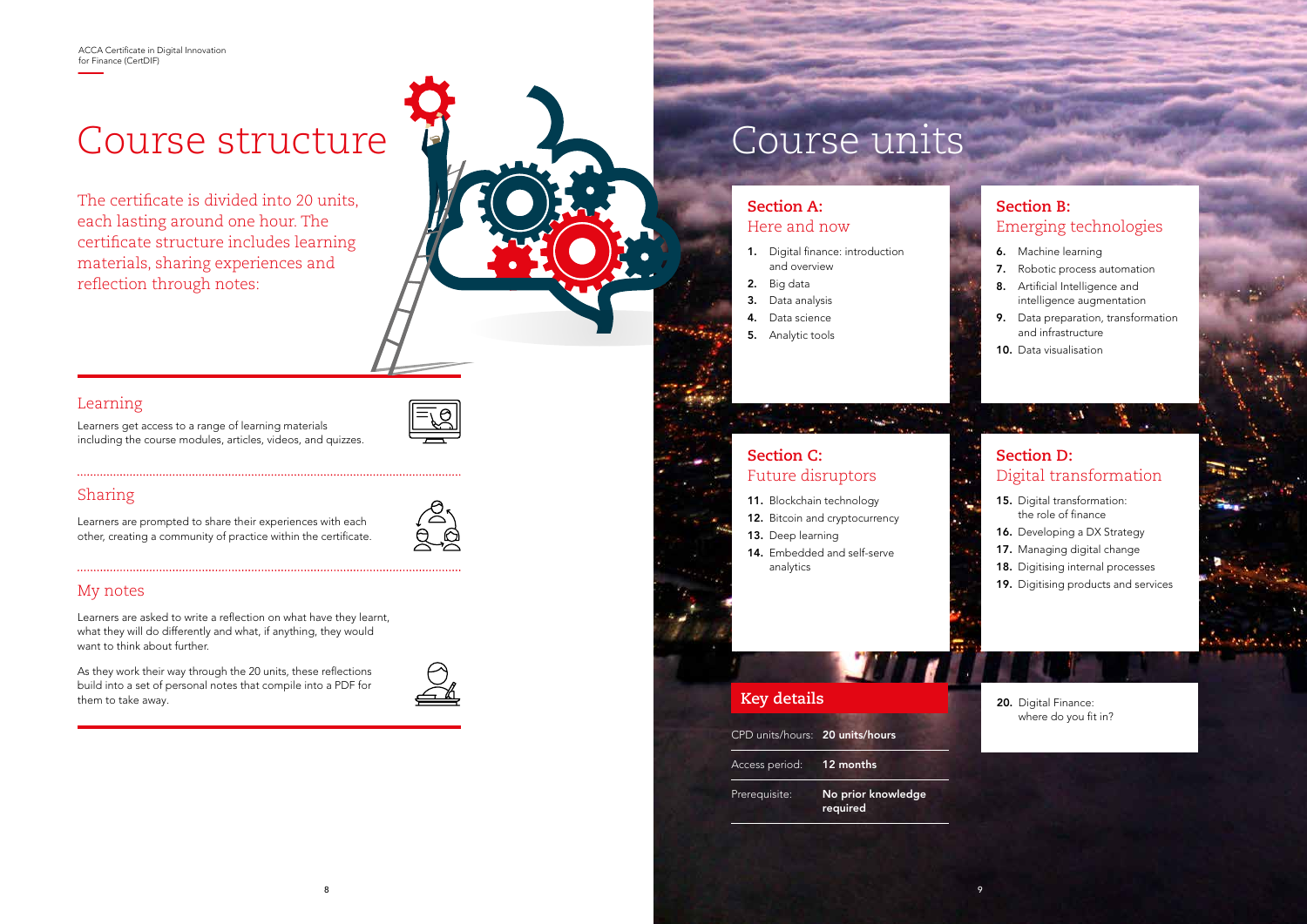world by tapping into our global network of organisations, universities and strategic partners.

## Further ways we support employers

When you work with us, you get much more than access to our qualifications. We have a detailed programme for our employer partners to help you keep your finance teams future-ready.

#### We can help you to:



- 1. Recruit talented finance professionals who will help your organisation to thrive
- 2. Develop your teams to keep them at the top of their game
- 3. Unlock new business opportunities by connecting you with our global network



You need teams who will help your organisation thrive in today's fastchanging business landscape. We can help you to identify and attract the best and brightest talent.

At the heart of everything we do is the ACCA Qualification.

#### You can also join our Approved Employer

programme - making your organisation even more attractive to ACCA students and members.

When you partner with us, you open doors to opportunities for your organisation all over the world.

#### 1 Recruit



Find out more about the ACCA Certificate in Digital Innovation for Finance at **accaglobal.com/certdif**

To make an order or enquire about pricing please speak with an ACCA business development manager or email **employers@accaglobal.com**